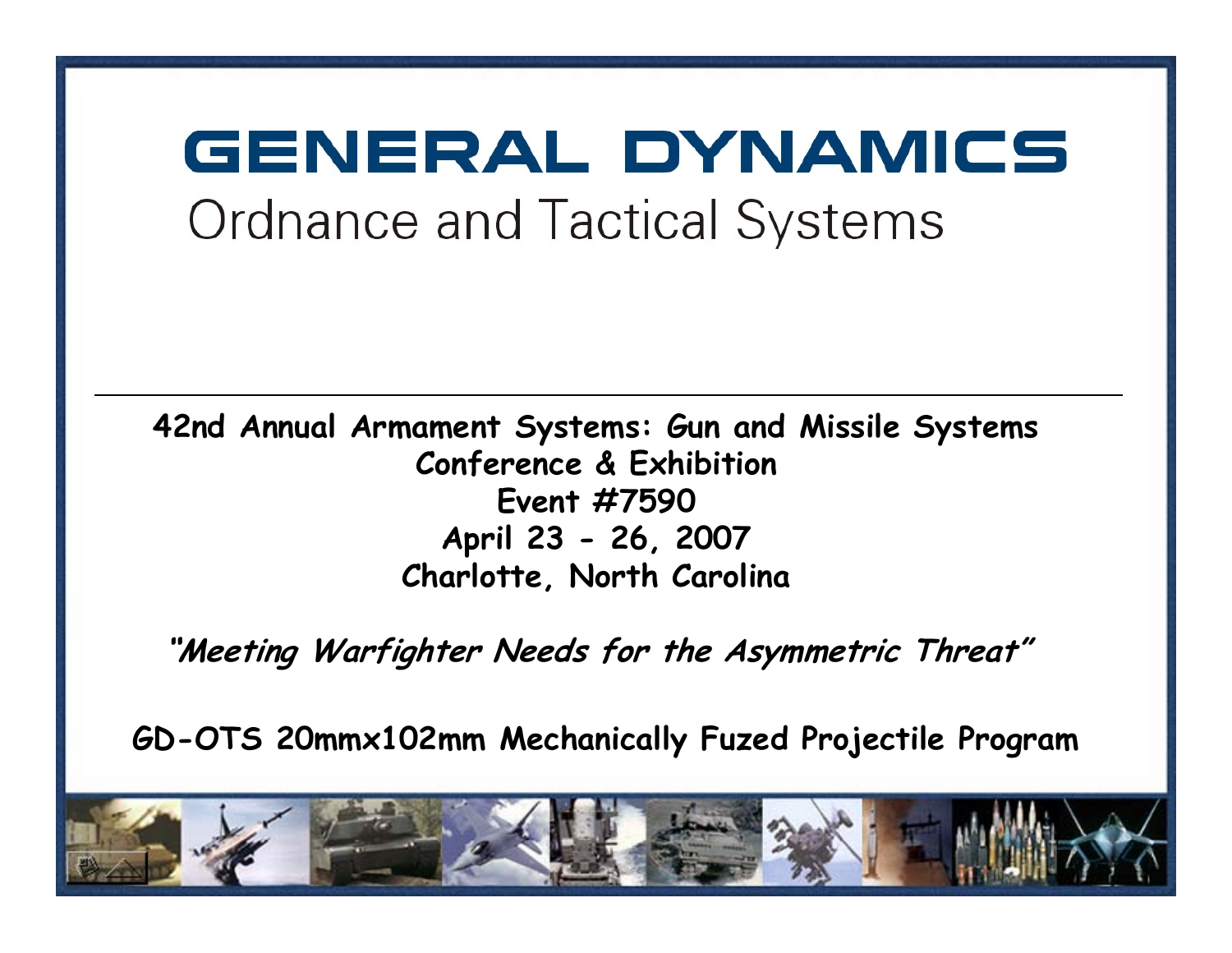#### **Introduction: Introduction: GD-OTS 20mm Fuzed Cartridge Alternative GD-OTS 20mm Fuzed Cartridge Alternative**

• For the last several years, GD-OTS has invested funds into the development of a mechanically fuzed variant to the 20mm PGU-28A/B.



- GD-OTS has made a conscious effort to make safety a number one priority during the development process.
- Fuze has been designed to operate with delay or point detonating mode.
- **APPROVED BY THE USAF FOR PUBLIC RELEASE, 4/17/07** • Fuze has capabilities in calibers other than 20mm.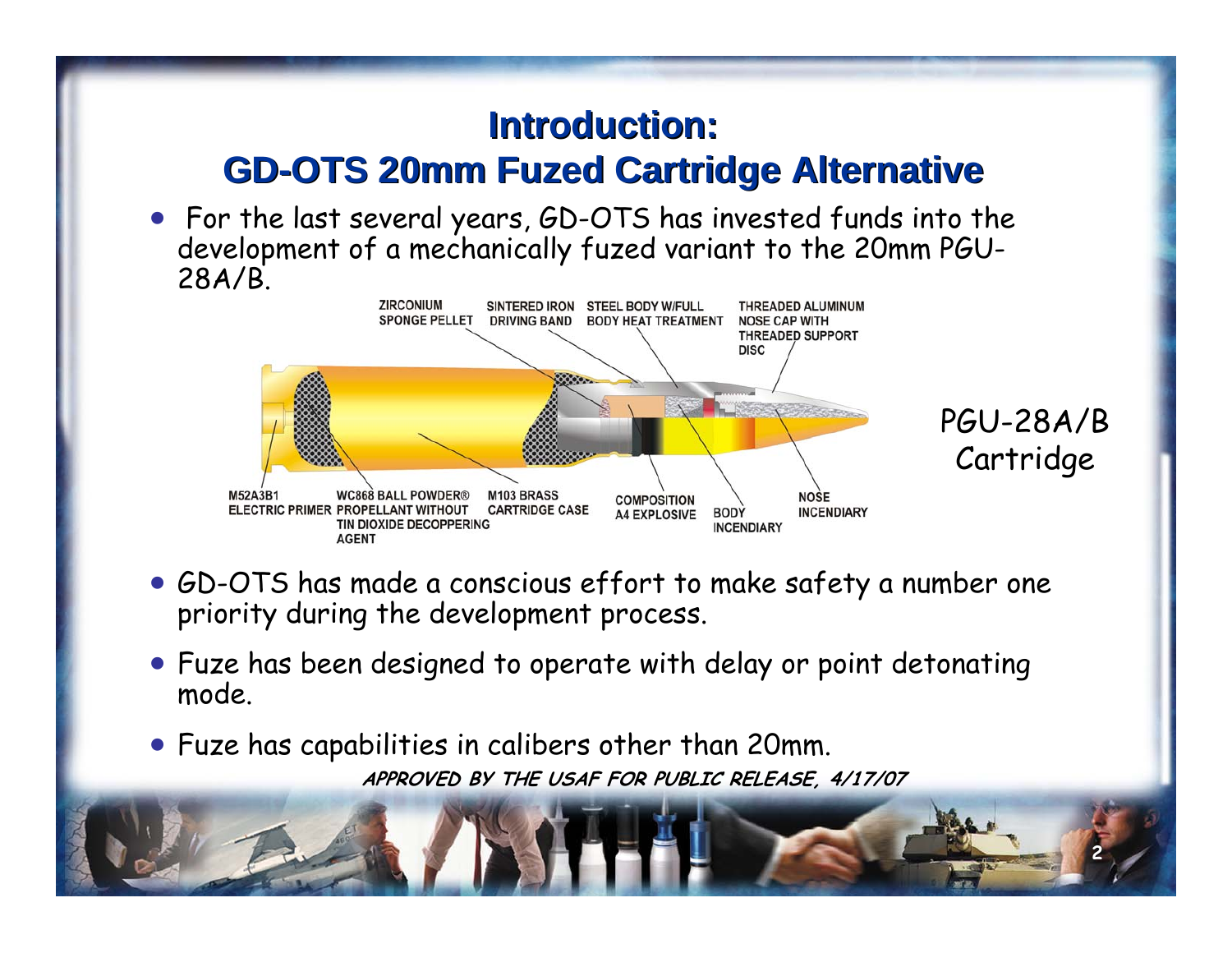#### **Cartridge Safety and Performance Requirements Cartridge Safety and Performance Requirements**

#### $\bullet$ **Configuration Requirements**

- $-$  Fully compliant with current PGU-28A/B Cartridge envelope.
- − $-$  Ballistic match with current 20mm PGU family of ammunition.



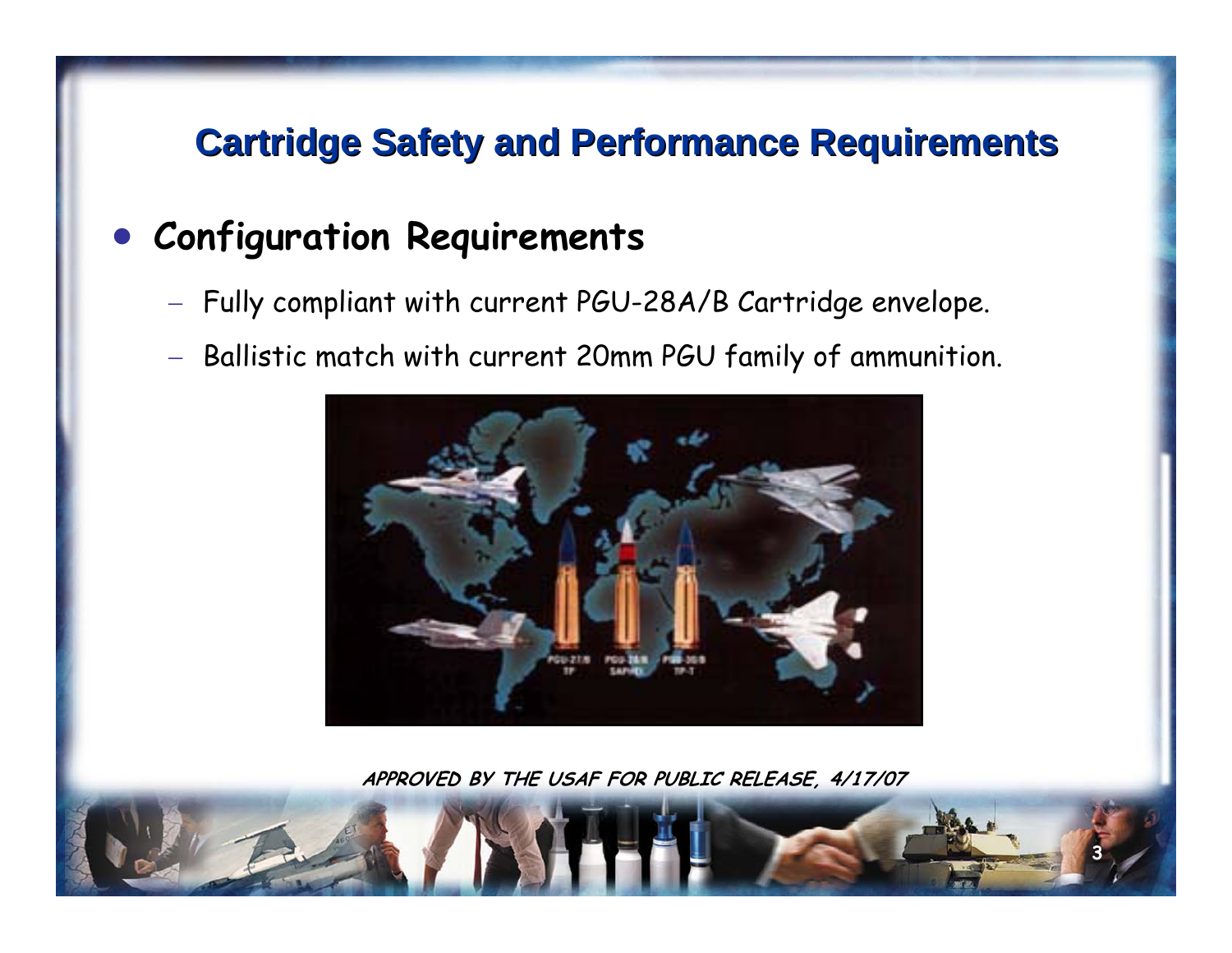#### **Performance Requirements Performance Requirements**

#### • **Design Requirements (Delay Fuze) per AS6120**

- Function after impact with .063 inch aluminum plate at 200 yards
- Function delay of 400-800 microseconds after impact with .080 inch aluminum plate at 200 yards
- • Function after impact with .080 inch aluminum plate @ 75° NATO at 200 yards
- Produce a low order reaction of the body explosive after initiation
- Defeat 3/8 inch RHA @ 45°obliquity with a probable ballistic limit velocity of 2786 ft/sec
- $\bullet$  **Design Requirements (Point Detonating)**
	- Function after impact with .063 inch aluminum plate at 200 yards
	- Function after impact with .080 inch aluminum plate @ 75° NATO at 200 yards
	- Produce a high order reaction of the body explosive after initiation
	- • Defeat 3/8 inch RHA @ 45°obliquity with a probable ballistic limit velocity of 2786 ft/sec

**4**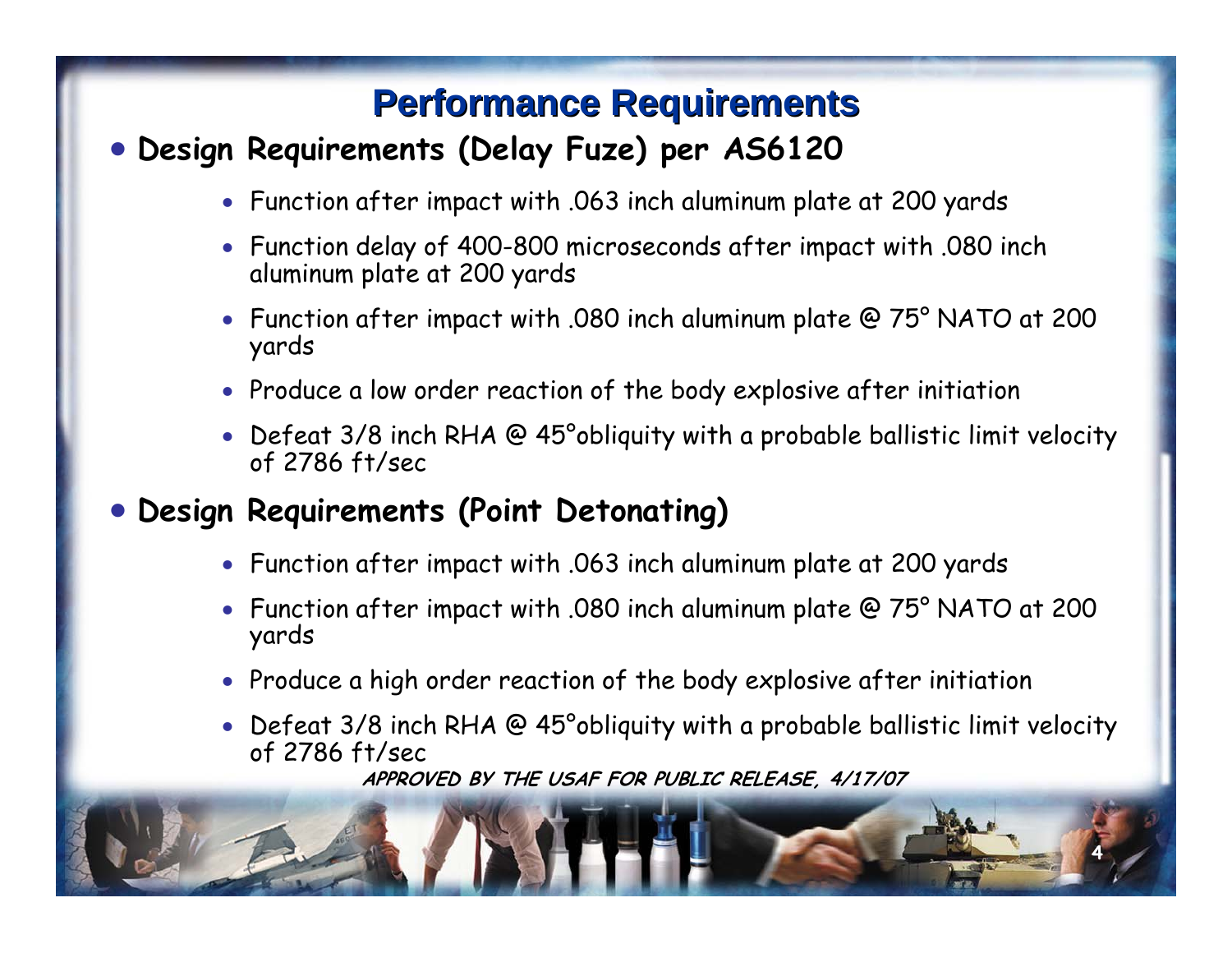#### **Identify Fuze Requirements Identify Fuze Requirements**

- Must fit within PGU 28A/B Nose envelope.
- Must be within reasonable range of current PGU 28A/B pyrotechnic nose mass.
- Must be able to function across all temperature extremes.
- Must be able to defeat light skin targets at both low and high graze angles.
- Safety
	- Survive acceleration at high temperature and pressure launch
	- Fully compliant with Mil-Std-1316
	- Fully compliant with Mil-Std-331 and Mil-Std-810 cartridge safety and environmental requirements

**5**

• Fully compliant with Mil-Std-1751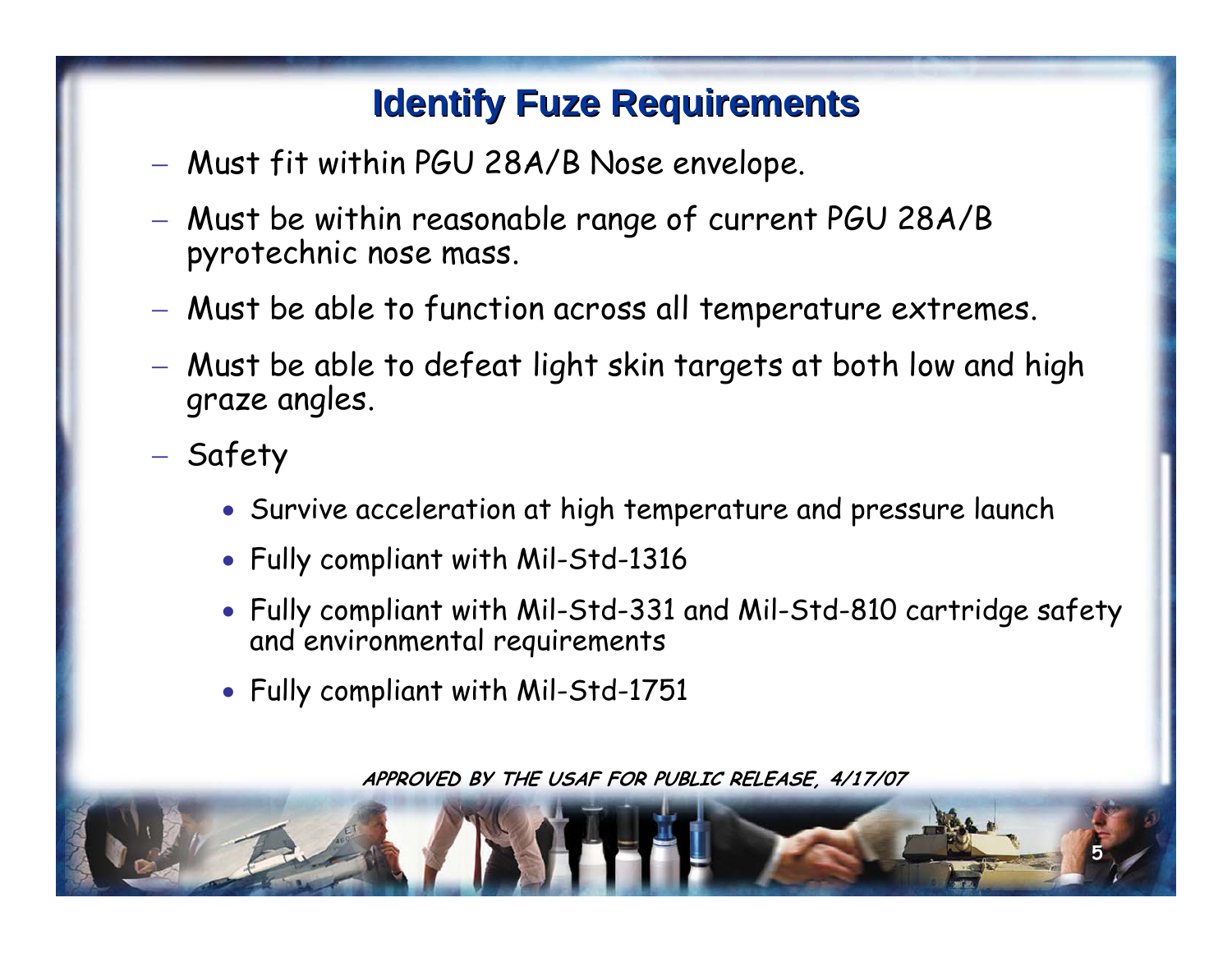# **Approach Approach**

- •**Identify Fuze Requirements**
- • **Conduct Market Survey**
	- − **Conduct Risk Assessment.**
		- **Key parameters:**
			- − Method of initiation
			- − S&A type
			- − Firing train
			- − Fuze interface with projectile body
			- − Maximum commonality to existing 20mm
		- **Other Factors**
			- − Performance history
			- − Minimize fuze design changes to interface with existing 20mm projectile configuration

- − Ease of qualification
- •**Acquire Test Hardware**
- **APPROVED BY THE USAF FOR PUBLIC RELEASE, 4/17/07** •**Conduct Design Demonstration Testing**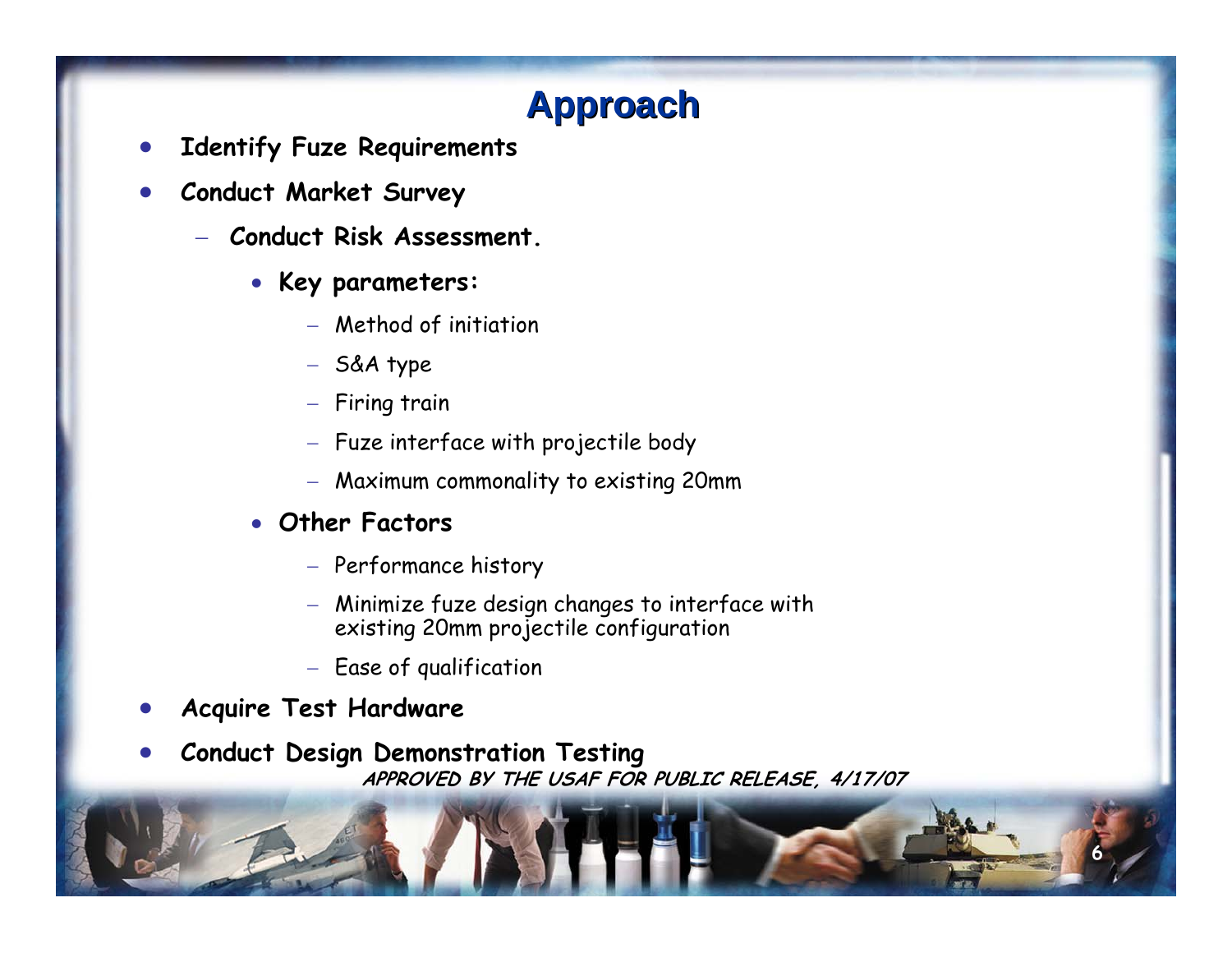#### **Cartridge Description Cartridge Description**

#### •**The General Dynamics-OTS solution utilizes the following:**

<sup>−</sup>A ball rotor approach fuze similar to the M505 that employs dual independent safeties and can function in either the delay or pointdetonating mode.

<sup>−</sup>Ballistic match to the 20mm PGU family of ammunition.

<sup>−</sup>Meets the 20mmx102mm Cartridge envelope.

<sup>−</sup>Utilizes components common to the 20mm PGU family of ammunition.

*GD-OTS developed a cartridge to meet the requirements of the USAF and leverage commonality with existing technology and manufacturing processes.*

**APPROVED BY THE USAF FOR PUBLIC RELEASE, 4/17/07**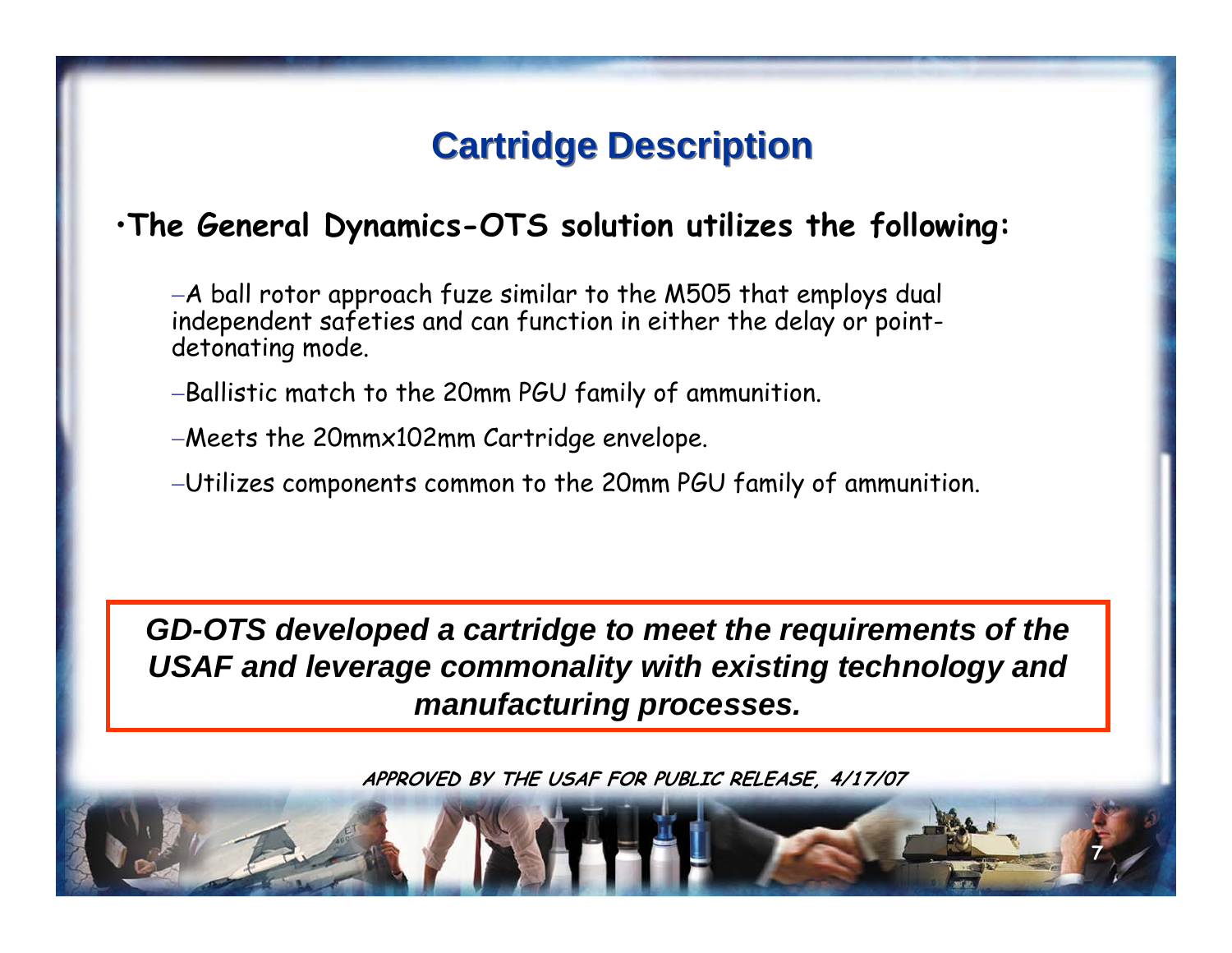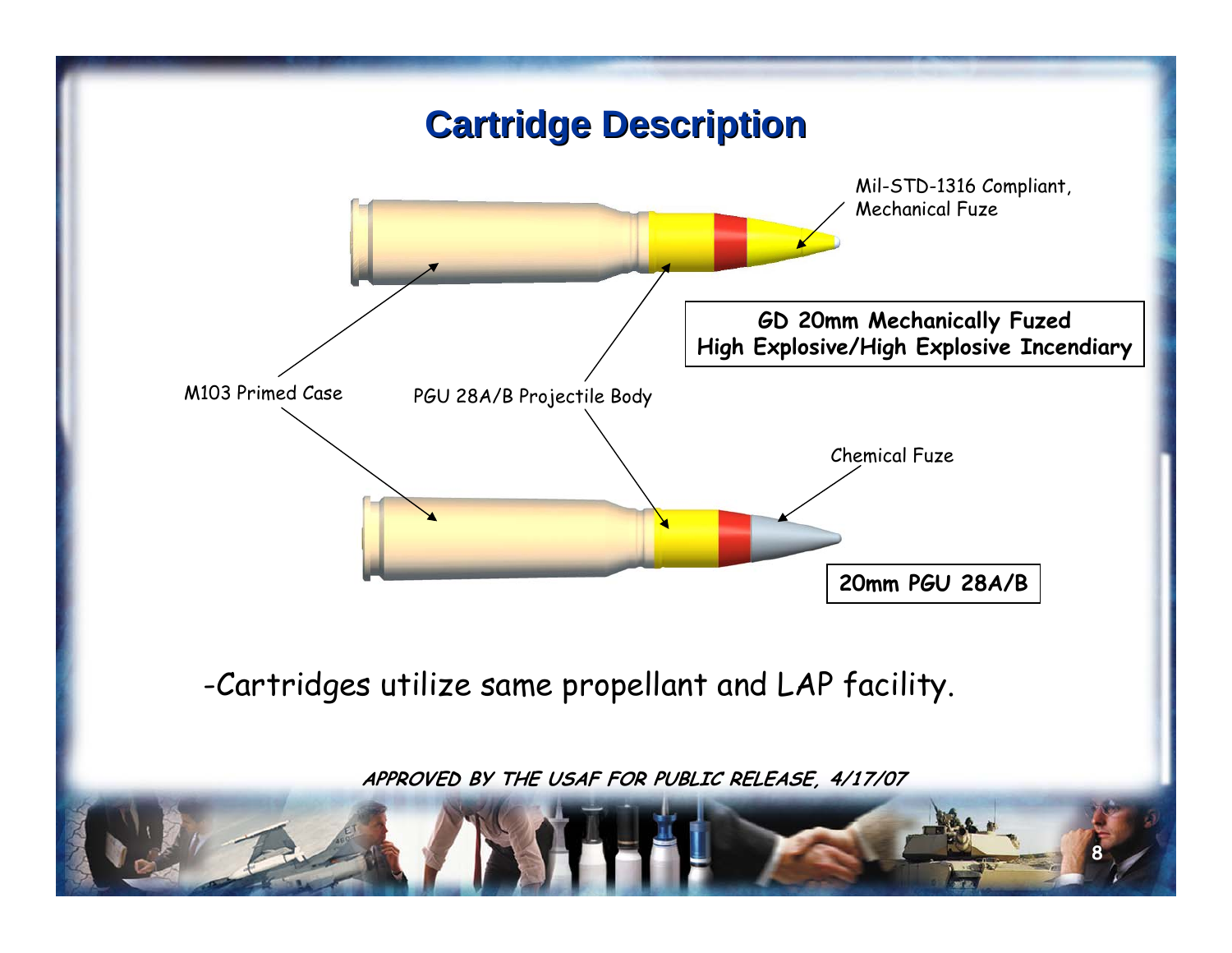### **PGU-28A/B, 20mm Mechanically Fuzed Variant PGU-28A/B, 20mm Mechanically Fuzed Variant Trajectory Comparisons Trajectory Comparisons**

**Projectile Velocity At Slant Range**



**APPROVED BY THE USAF FOR PUBLIC RELEASE, 4/17/07**

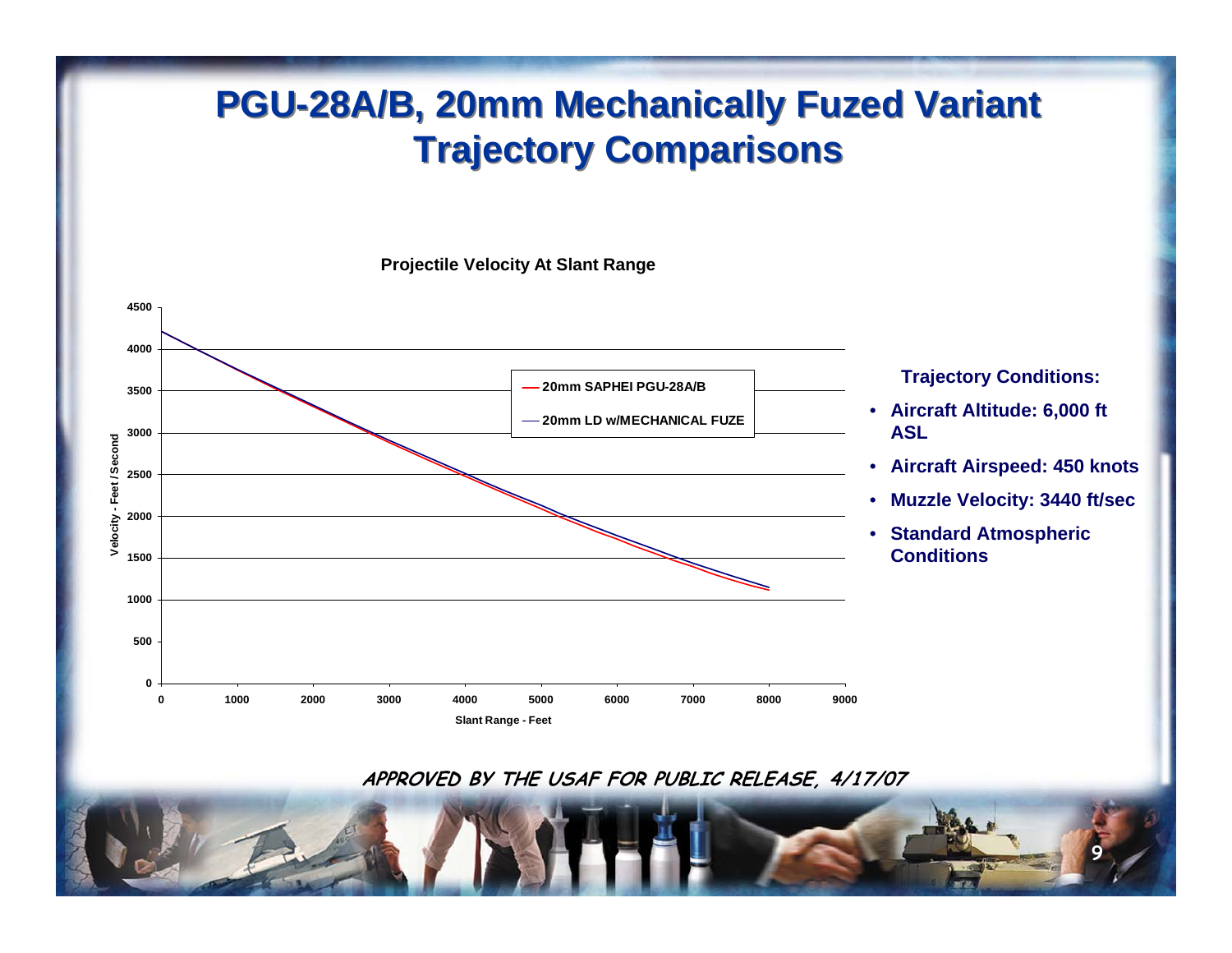#### **PGU-28A/B, 20mm Mechanically Fuzed Variant Trajectory Comparisons**

**Projectile Time of Flight at Slant Range**



**APPROVED BY THE USAF FOR PUBLIC RELEASE, 4/17/07**

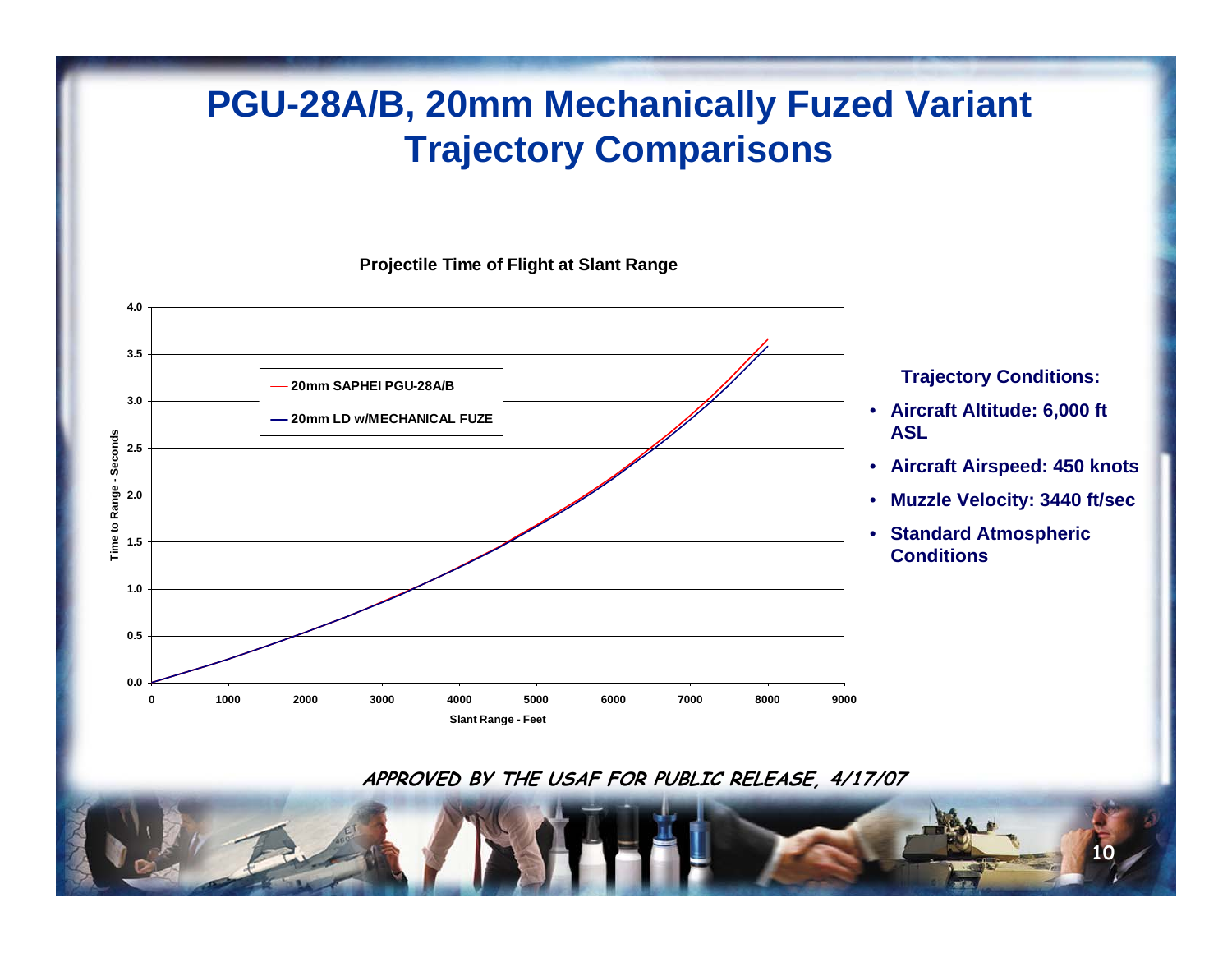#### **PGU-28A/B, 20mm Mechanically Fuzed Variant PGU-28A/B, 20mm Mechanically Fuzed Variant Trajectory Comparisons Trajectory Comparisons**

**Projectile Drop at Slant Range**



**APPROVED BY THE USAF FOR PUBLIC RELEASE, 4/17/07**

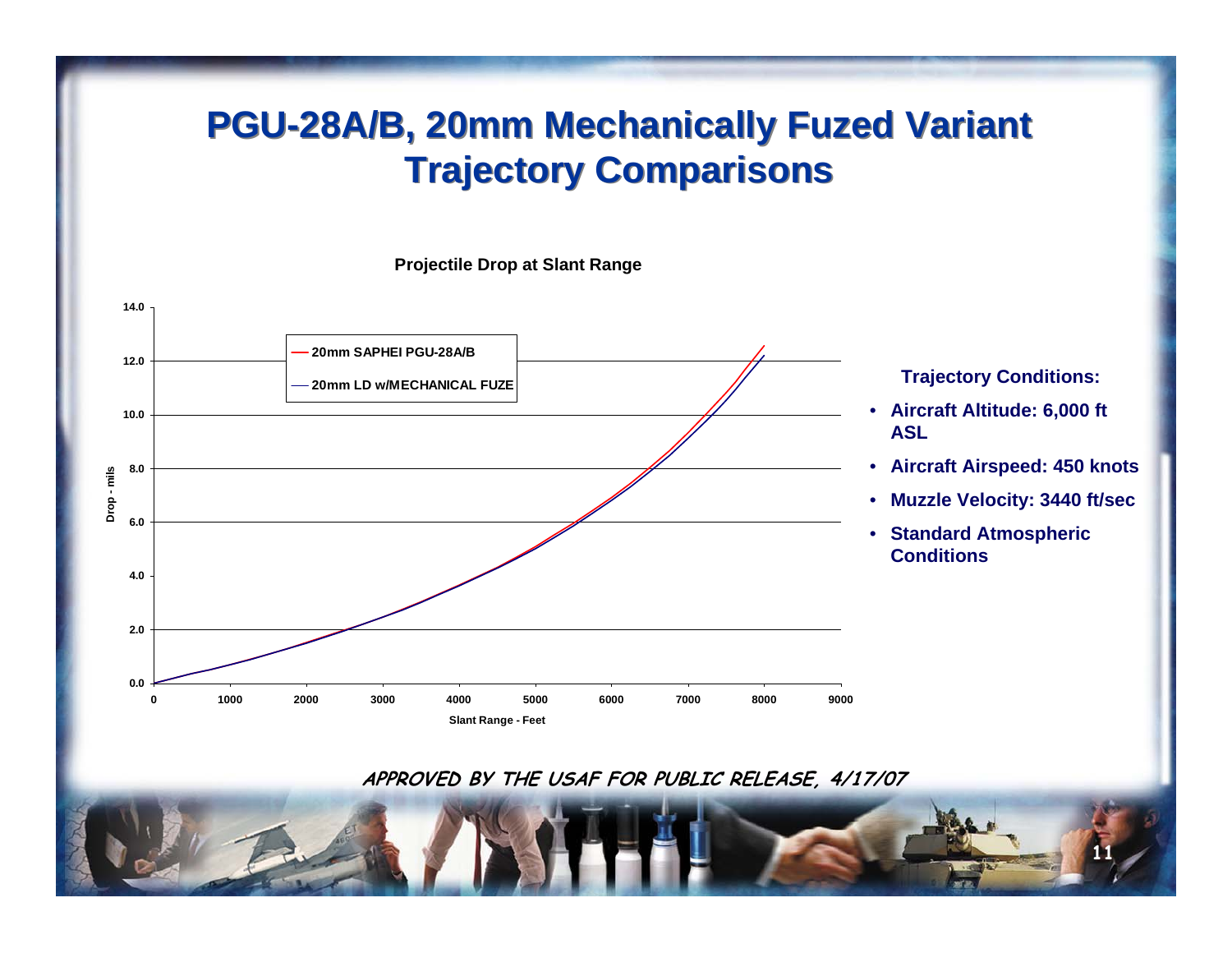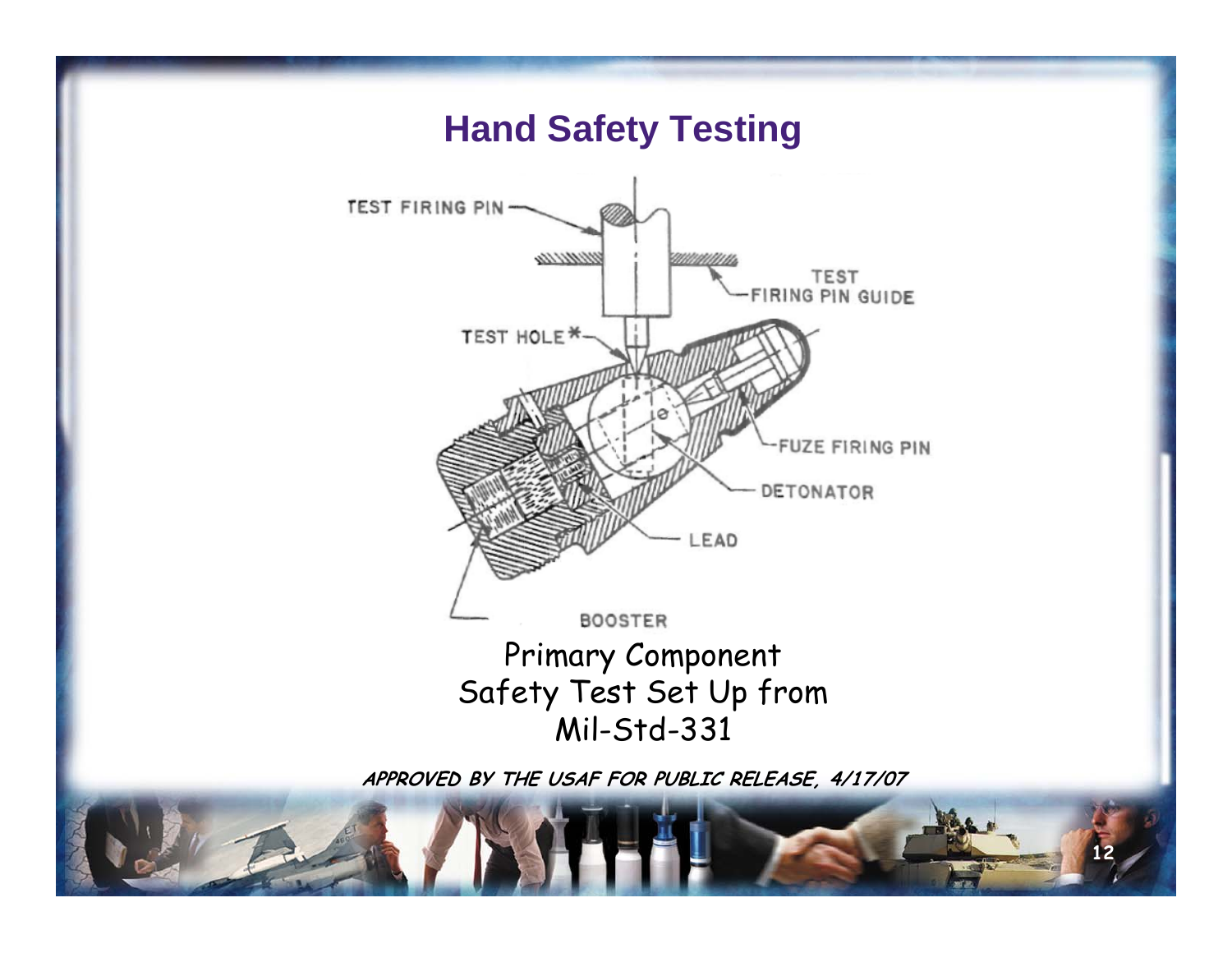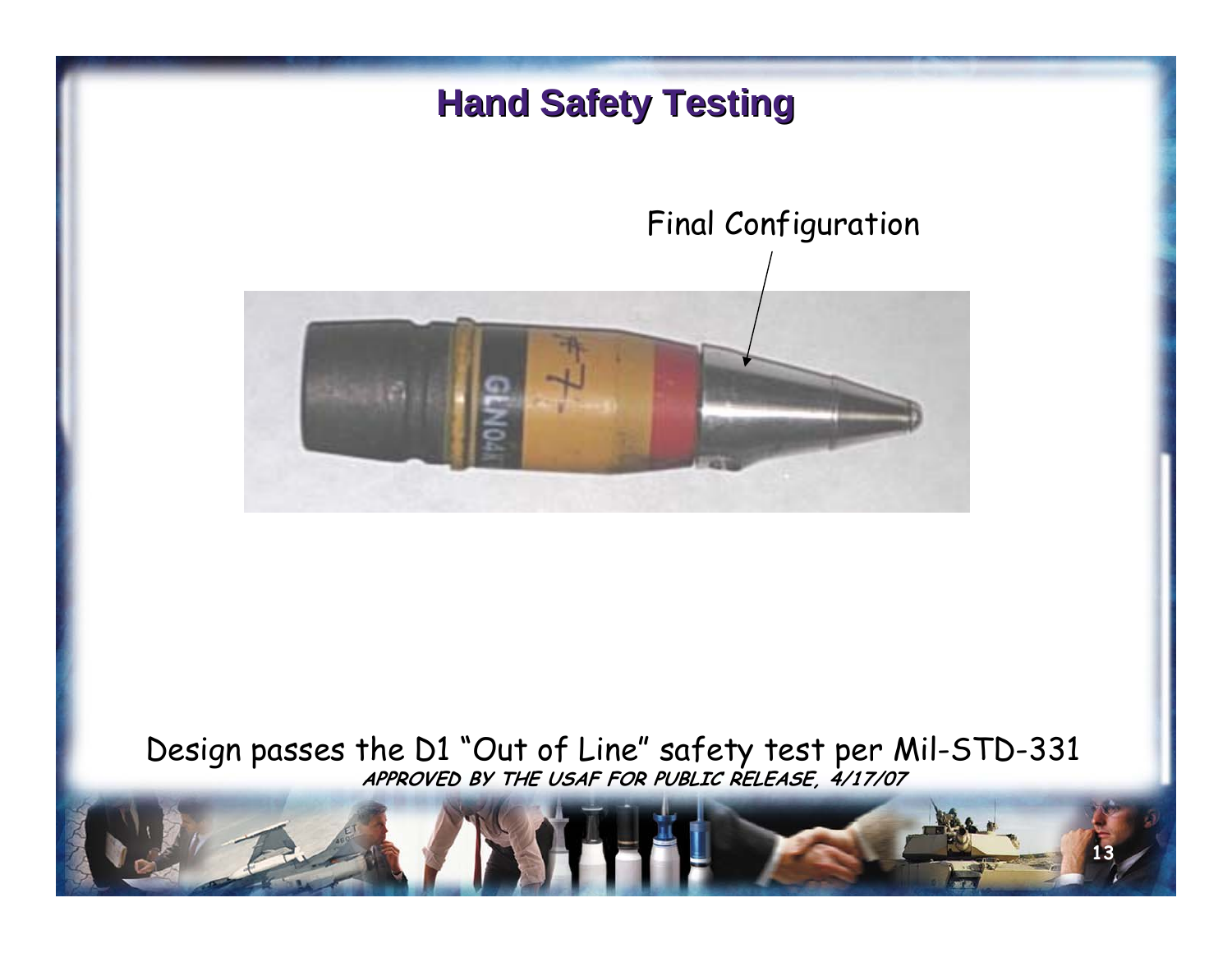# **Detonation Delay/Point Detonating Test Set-Up Description**

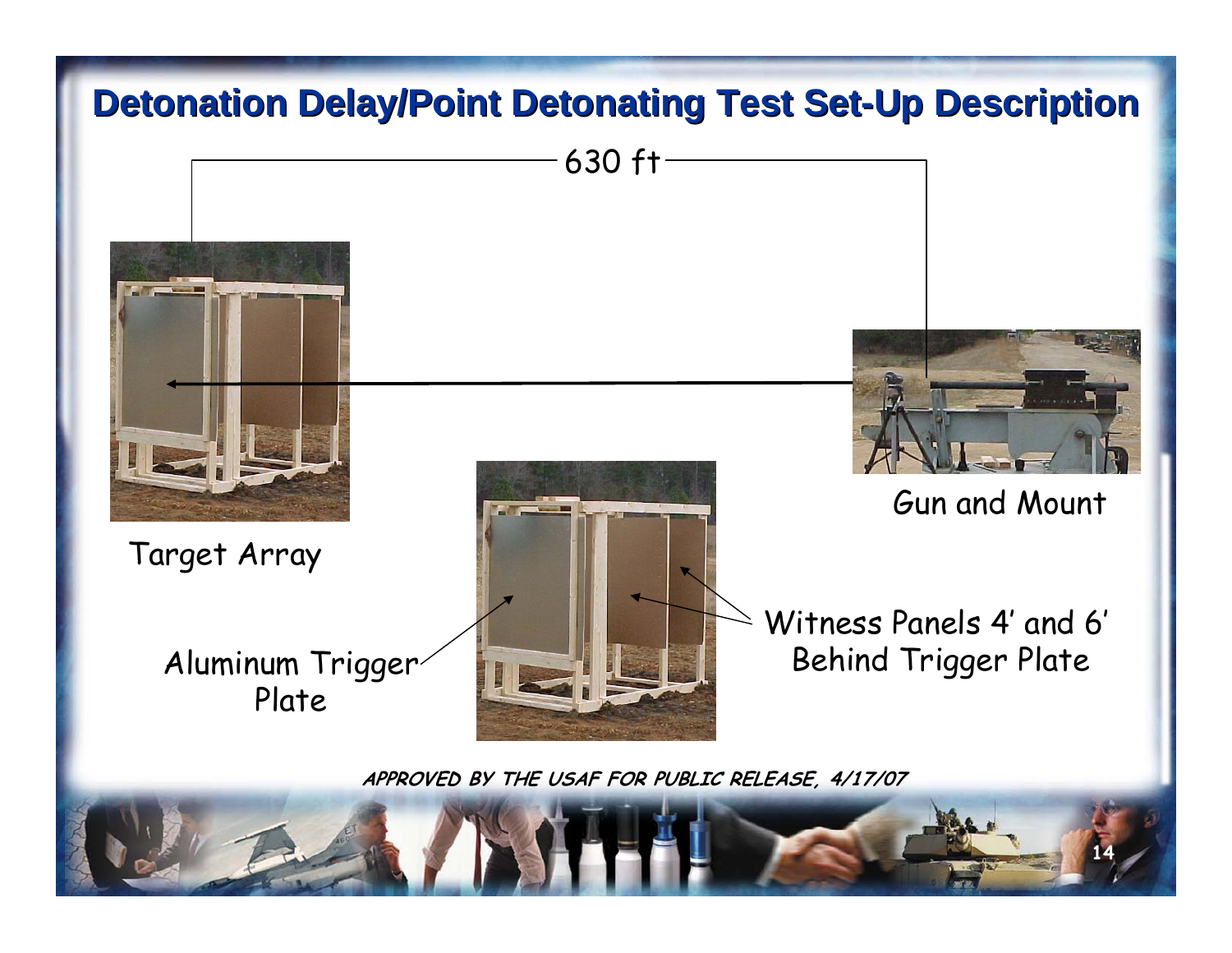

Aluminum Trigger Witness Panels



**15**

#### **APPROVED BY THE USAF FOR PUBLIC RELEASE, 4/17/07** Impact with .080" Aluminum at 200 yards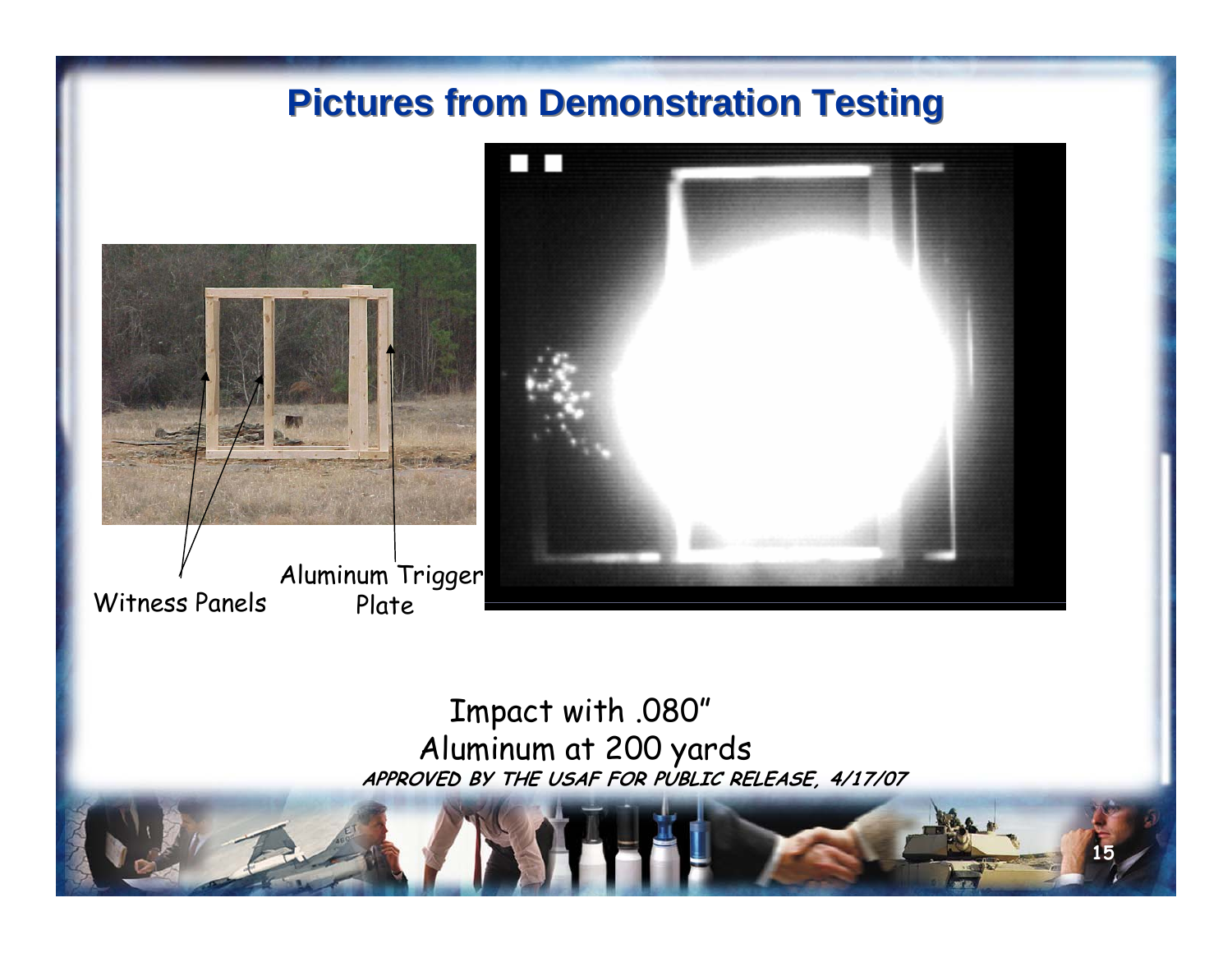

**16**

Ø of hole is approximately 60mm

> **APPROVED BY THE USAF FOR PUBLIC RELEASE, 4/17/07** .080" Aluminum trigger plate for point detonating test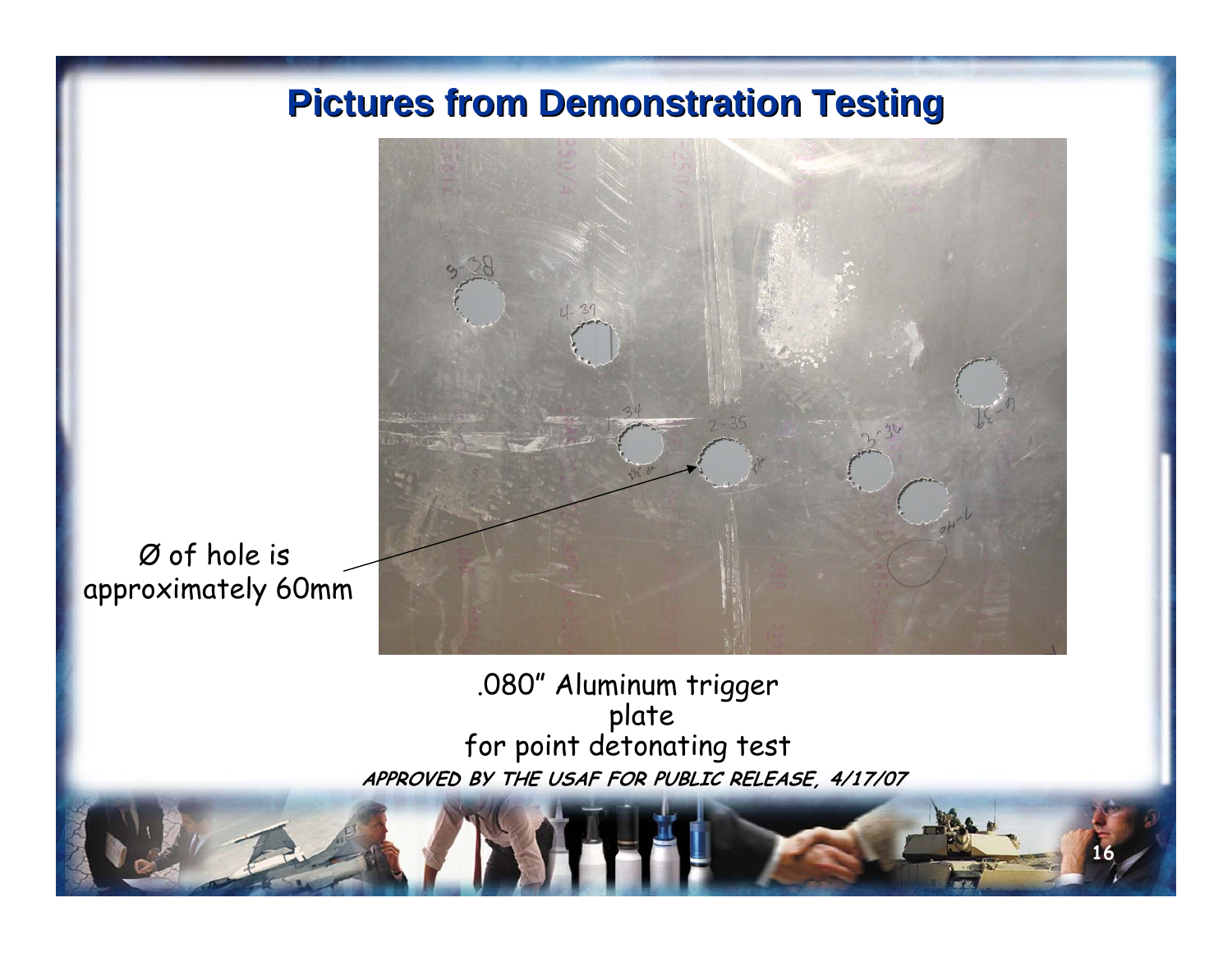

.080" Aluminum Trigger plate (75 degrees) for Graze Sensitivity Test, 100% Function

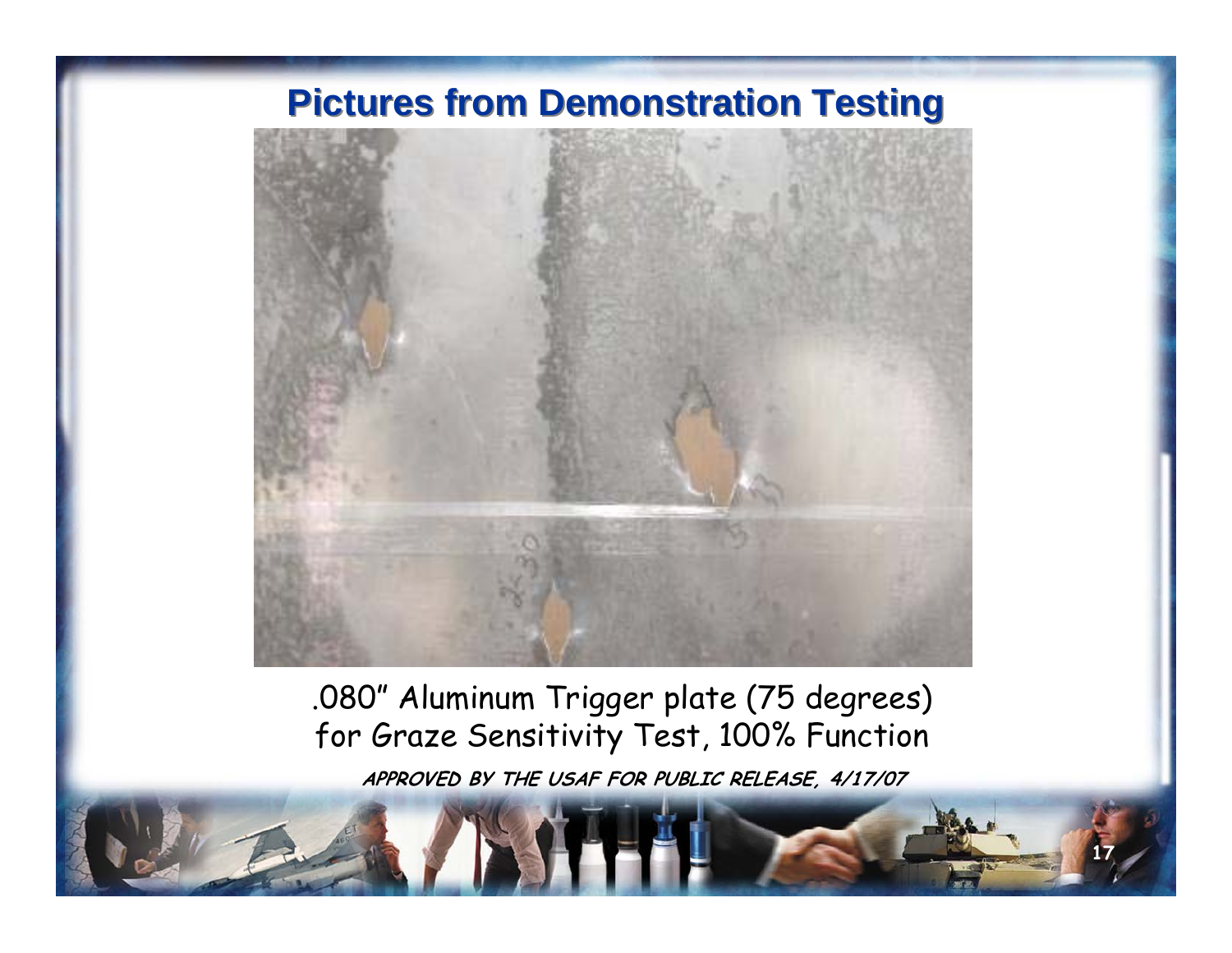

Witness Panel 4' behind trigger plate for Graze Sensitivity Test

**APPROVED BY THE USAF FOR PUBLIC RELEASE, 4/17/07**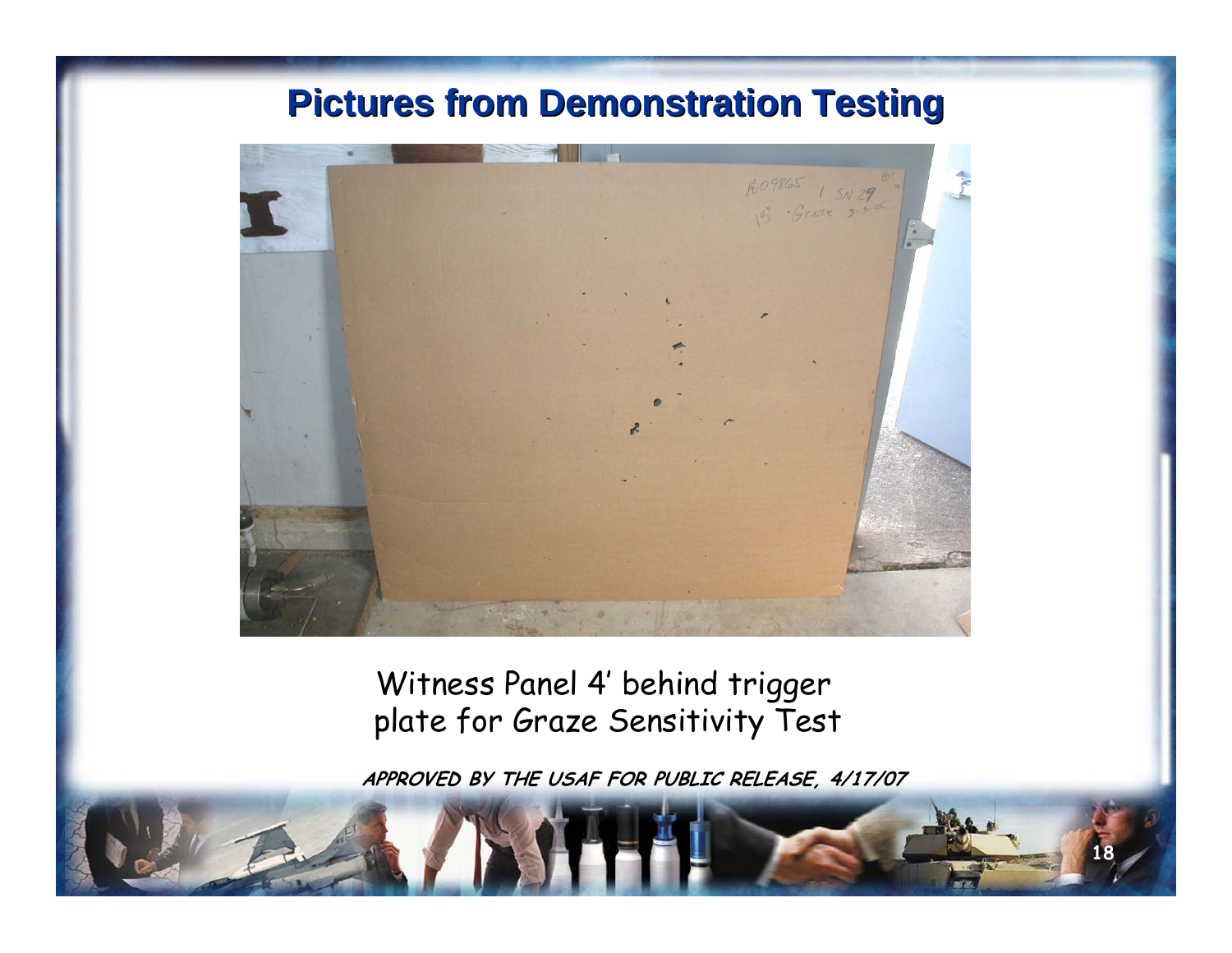## **Summary of Results Summary of Results**

| <b>Verification Tests</b>                    | <b>Delay Function</b>                  | <b>Point Detonating Function</b>        |
|----------------------------------------------|----------------------------------------|-----------------------------------------|
| <b>Static Booster Testing</b>                | Complete                               | Complete                                |
| <b>Booster Material Ballistic Evaluation</b> | Complete                               | Complete                                |
| <b>Low Drag Shape Concept</b>                | Complete                               | Complete                                |
| <b>Explosive Train Development</b>           | Complete                               | Complete                                |
| <b>Explosive Train Down Select</b>           | Complete                               | Complete                                |
| <b>Detonation Delay</b>                      | Demonstrated                           | <b>N/A</b>                              |
|                                              |                                        |                                         |
| <b>Armor Penetration</b>                     | Met Requirement                        | Expected to meet requirement per AS6120 |
| <b>Projectile Sensitivity</b>                | Demonstrated                           | Demonstrated                            |
| <b>Point Detonating Function</b>             | N/A                                    | Demonstrated                            |
|                                              | Test Not Performed, witness panel      |                                         |
|                                              | comparison to PGU 28-A/B yields better |                                         |
| Fragmentation                                | fragmentation                          | <b>Test Not Performed</b>               |
| <b>Graze Sensitivity (75 Degrees)</b>        | Demonstrated                           | Demonstrated                            |
| <b>Function and Casualty</b>                 | <b>Test Not Performed</b>              | <b>Test Not Performed</b>               |
|                                              |                                        |                                         |
|                                              | Passed Mil-Std-331 D1                  | Passed Mil-Std-331 D1                   |
|                                              | Out-of-Line Safety Test @ Ambient,     | Out-of-Line Safety Test @ Ambient,      |
| <b>Safety Tests</b>                          | Tests at Hot Yet to be Conducted       | Tests at Hot Yet to be Conducted        |
| No-Arm (3 meters against .040" Al)           | Passed                                 | Passed                                  |

*GD-OTS has performed testing against all of the key baseline performance requirements to ensure future success*

**APPROVED BY THE USAF FOR PUBLIC RELEASE, 4/17/07**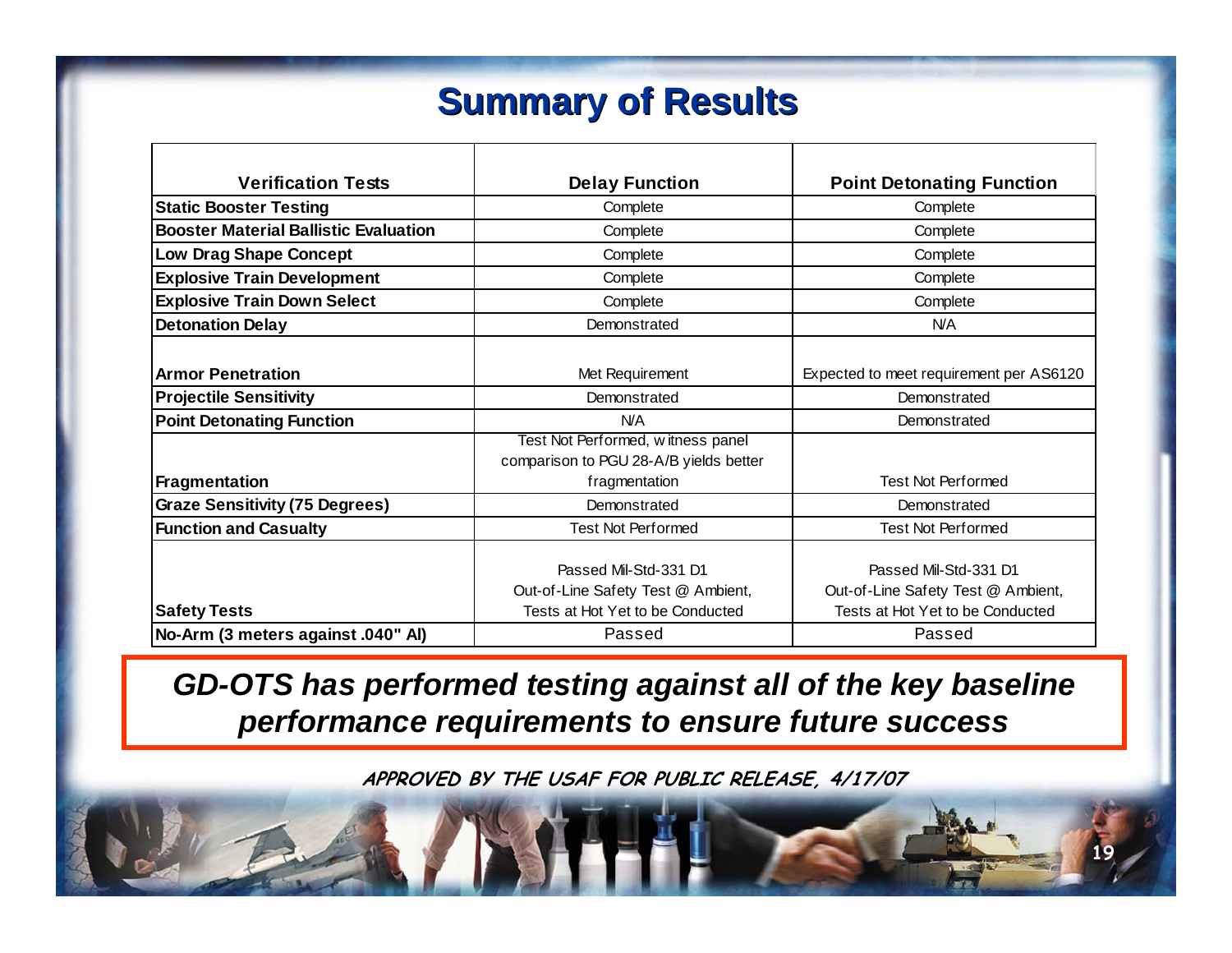#### **Summary**

•GD-OTS has developed and successfully demonstrated a Mil-STD-1316 compliant, mechanically fuzed variant, both point detonating and delay, to the 20mm PGU 28 A/B Cartridge.

•Fuze has been proven to function across temperature extremes.

*GD-OTS has completed significant testing and investment on a 20mm fuzed cartridge and is prepared to move forward.*

**APPROVED BY THE USAF FOR PUBLIC RELEASE, 4/17/07**